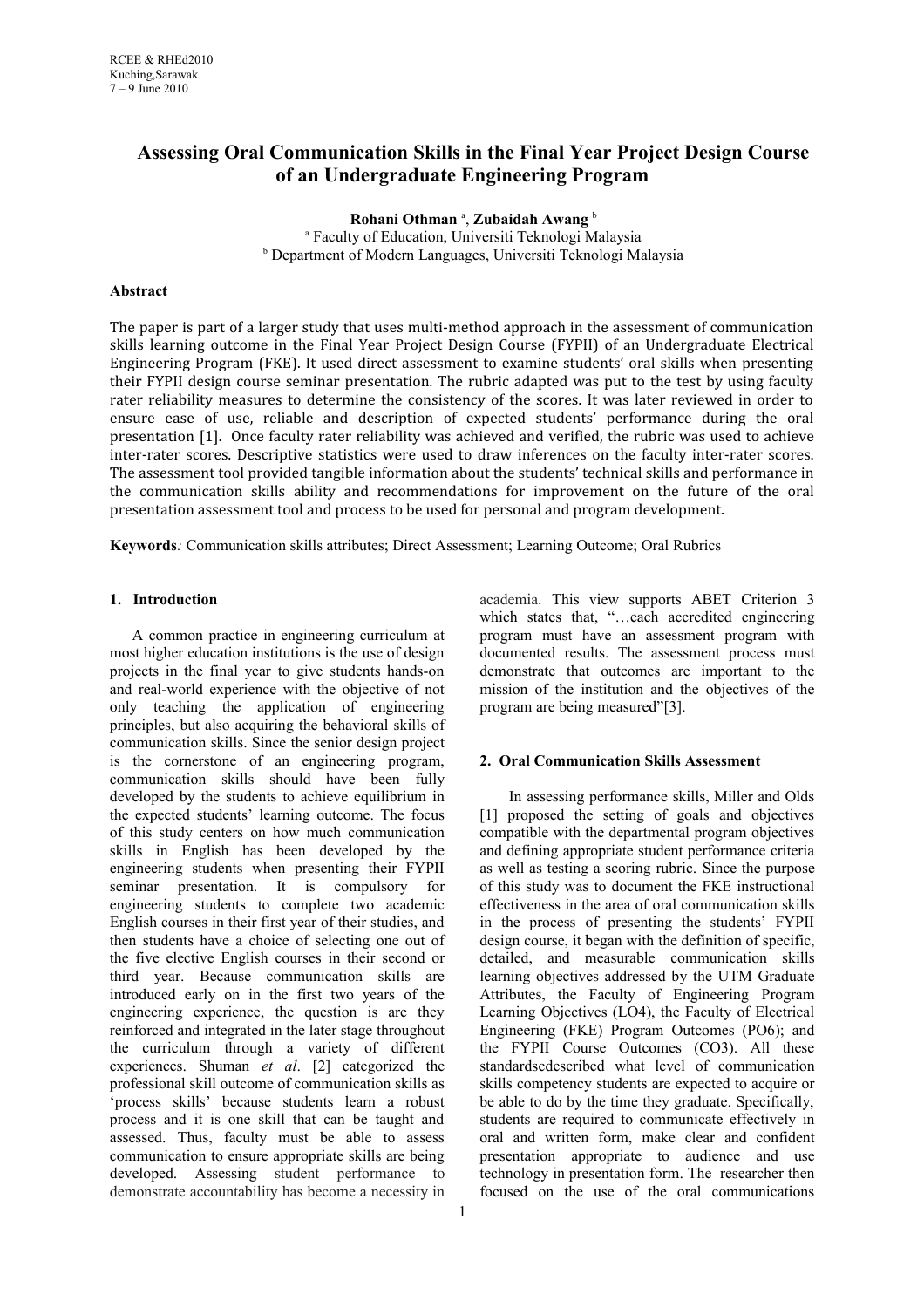rubrics since faculty are already comfortable evaluating students' oral presentation of the FYPII seminar using rubrics and because all the objectives listed could be reliably assessed using well-designed tested scoring rubrics. FKE stresses that they give strong emphasis and assessment in the seminar oral presentations therefore, it is crucial that the rubrics chosen to assess oral skills should be able to assess these requirements. A rubric is an authentic assessment tool used to measure students' work. It is a scoring guide that seeks to evaluate a student's performance based on the sum of a full range of criteria rather than a single numerical score. It is a formative type of assessment because it becomes an ongoing part of the whole teaching and learning process. This involvement empowers the students and as a result, their learning becomes more focused and self-directed [4]. The communication skills rubric is trait-analytic and it has been shown in the literature to improve validity and reliability, and the quality of the feedback to the participants [5].

With the use of the rubrics the following research question would be answered: How does the use of the oral communications assessment rubrics when assessing the oral communication skills demonstrated by students in the FYP presentation reflect on:

- its reliability:
- the assessment committee faculty members' inter rater scores;
- the relationship of the inter rater scores to score received by students from the faculty (CASR).

#### **3. Sample**

The research focused on the graduating undergraduate engineering students enrolled in the Final Year Project II (FYPII) design course, SE\_4824 in the final semester of Semester II, 2008/2009 from the Faculty of Electrical Engineering (FKE) at Universiti Teknologi Malaysia (UTM) Skudai, Johor. As this course is offered only once a year during the second semester, the selection of sample population was dependent on the course and students' availability. There were eight departments and the number of samples chosen was based on the cluster of the students in the eight departments. Clustering the samples is ideal when it is impossible to compile a list of the elements composing the population, thus, the researcher first identifies cluster – groups based on the eight departments in FKE, obtained names of individuals within those clusters, and then sampled within them [6]. Convenience non-random sampling was used as the samples were dependent on the number of students at the time and date according to the schedule prepared by the faculty for the FYPII presentation. Table 1 shows the number of students observed during the FYPII design demonstration

during the rubrics reliability test and the collection of the inter rater scores.

|--|

| Department    | Rubrics Reliability<br>Test |        | <b>Inter Rater Scores</b> |                |  |
|---------------|-----------------------------|--------|---------------------------|----------------|--|
| on FKE        | Students                    | Raters | Students                  | Raters         |  |
| <b>POWER</b>  | 3                           |        |                           | 2              |  |
| <b>ENCON</b>  |                             |        |                           | 2              |  |
| <b>CIED</b>   | 3                           |        |                           | 2              |  |
| <b>MER</b>    | 5                           |        | 2                         | 2              |  |
| <b>INSEED</b> | 5                           |        | 2                         | 2              |  |
| <b>MICE</b>   | 6                           |        | 2                         | 2              |  |
| <b>TOP</b>    | 3                           |        |                           | $\overline{2}$ |  |
| RaCED         | $\mathfrak{D}$              |        |                           | 2              |  |
| <b>TOTAL</b>  | 31                          | 8      |                           | 16             |  |

#### **4. Method**

The researcher examined existing instruments in the fields of oral communication with the aim of improving oral competencies of engineering students. In a review of literature, Schuurman *et al.* [7] asked employers to rank oral communication competencies according to the extent that they need improvement. The four highest rated competencies were organizing the communication, displaying sufficient general knowledge about the topic, showing confidence, and adjusting to the audience. Many publications have described competencies that students should acquire to become good communicators [8-11]. Based on the employers input and communication skills, Schuurman *et al.* believe that the following competencies are core to oral communications: Content-development skills, i.e., competence in ideation generation, amplification, and organization; Presentation skills, i.e. competence in generating interest, sustaining attention, using appropriate language, and being clear; Receptive skills, i.e., listening and interpretive competence; and Audience analysis skills.

Since the purpose of this study was to make educational improvements, there was a need to assess the effectiveness of those improvements as compared to what has been currently practiced by the FKE when assessing oral communications using the present Seminar Evaluation Form. Therefore, the next step of this study was to find a valid and reliable instrument to assess oral communication skill sets and to make improvement. A review of relevant literature did not reveal an instrument that focused on exactly the four skill sets. However, a review of the Workforce Presentation Pointers instructional guide from Norback *et al.* [12] and Norback and Hardin [13] , the researcher found some similarity on the core competencies of oral communication as outlined by Schuurman *et al.* and decided to adapt the rubrics from Norback, Griffin and Forehand [14] . It is a onepage set of criteria for a well-done presentation,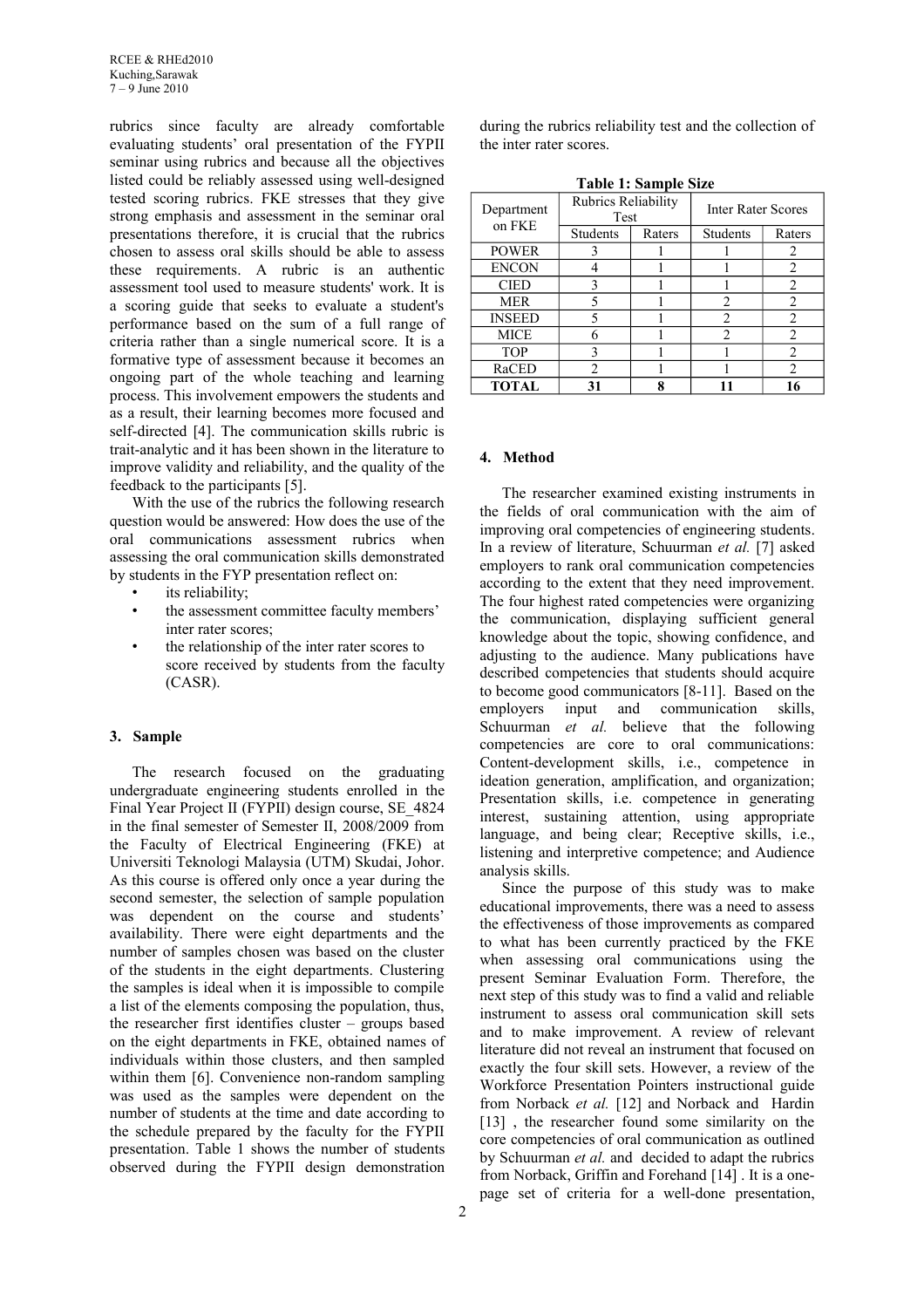where each criterion is judged on a scale of 1 to 5. It is unique as it stressed on information about communication collected directly from people in the workforce: practicing engineers, managers, and senior executives of organizations employing many engineers in the engineering sectors and has been tested for reliability and validity. Thus, the workforce presentation rubrics used here was claimed to have high *content validity*, because it is based on empirical evidence and these presentation skills were described as being central to graduates' job competitiveness and quick ascent up the career ladder. The oral presentation skills observed in this study draws heavily on the details in each set of workforce information, particularly as they relate to the concerns typically present in senior design classes.

## **4.1 Rubrics Reliability Test**

The researcher first presented and discussed the criteria given in oral presentation rubrics with the faculty supervisors in FKE. The discussion resulted in the revision of the rubric's items to reflect on a continuous process to ensure reliability and increase content validity informed by the rubric's use in practice. Based on students' work and the faculty's communicative needs, the researcher received constructive feedback from the faculty members to make the rubrics more relevant to the FYPII design course outcome in achieving communicative competence in line with the faculty's program outcomes and course outcomes for communicative competence. For example, it was found that the rubrics for 'Slides' were too long tedious and was simplified. This is to make the rubrics more acceptable, easy to use, reliable, and descriptive of expected student performance so that the results would help to improve the course and the FKE curriculum. The rubrics used during the rubrics reliability testing were finalized and a list of twenty one items that aimed to measure various aspects of oral communication was listed based on the four constructs (Appendix A).

## **4.2 Inter Raters Score**

During the rubric reliability testing, the assessment committee faculty members worked separately in each department, but to achieve inter rater scores, the two raters from each department worked together to rate the oral presentation of the students. Each student presented a fifteen-minute presentation with slides. Students were observed in terms of their communicative abilities and how they draw on conclusions from their results and reasons for any obvious discrepancies from expected trends and faculty asked questions to probe for evidence of analysis, synthesis, and evaluation by the student.

To obtain inter-rater scores a method proposed by Kranov *et al.*[10], called 'norming' was followed as it was an important part of establishing raters' reliability. During these sessions, raters watched each presentation, rated the presentation using the oral presentation rubrics, and then discussed their ratings with another rater until agreement was reached and came to consensus on how the oral communication skills were expressed. Raters must come to consensus in perceptions of possible scores for each of the oral competencies. Thus, rubrics can be an influential tool in faculty development efforts in terms of developing and maintaining consistency among raters. The self imposed criterion for inter rater scores was discussed and it was agreed that it should fall within one point of each raters' scores. This level of agreement was considered satisfactory for holistic program assessment purposes and had been used in the studies by Kranov et al.[10], Miller and Olds [1],and Racicot and Pezeshki [5]. Should there be any differences between the scores of more than one point between the two raters, then McMartin *et al.* suggested that "the scores be discussed until a common understanding of the scoring criteria was reached and applied" [15].

The researcher analyzed ratings for each program, averaging the scores of all inter raters for each aspect and reported results in graphical and written form. Overall average for student's oral performance from each department and differences in dimensional performance useful to programs improvements were reported.

## **4.3 Faculty Self Assessment**

At the same time, while inter raters used the workforce oral presentation rubrics, the other examiners in the faculty used the FKE's Seminar Evaluation Form. The grades obtained through the Course Assessment Summary Report (CASR) were crossed tabulated with the inter rater scores and the final outcome of communication skills were compared and analyzed to show congruency in the assessment of the oral presentation.

## **5. Results**

The Cronbach Alpha value for the overall twenty one item tested in each of the four constructs in the workforce communication rubrics was 0.91 from the thirty one samples piloted  $(N = 31)$ .

 The Alpha reliability value for the items in each of the four constructs was 0.76 – Content; and Delivery using Slides; 0.86 – Delivery of Speakers, and 0.90 – Delivery in Keeping the Audience Attention. Since the alpha value was greater than 0.60, these rubrics were considered to have good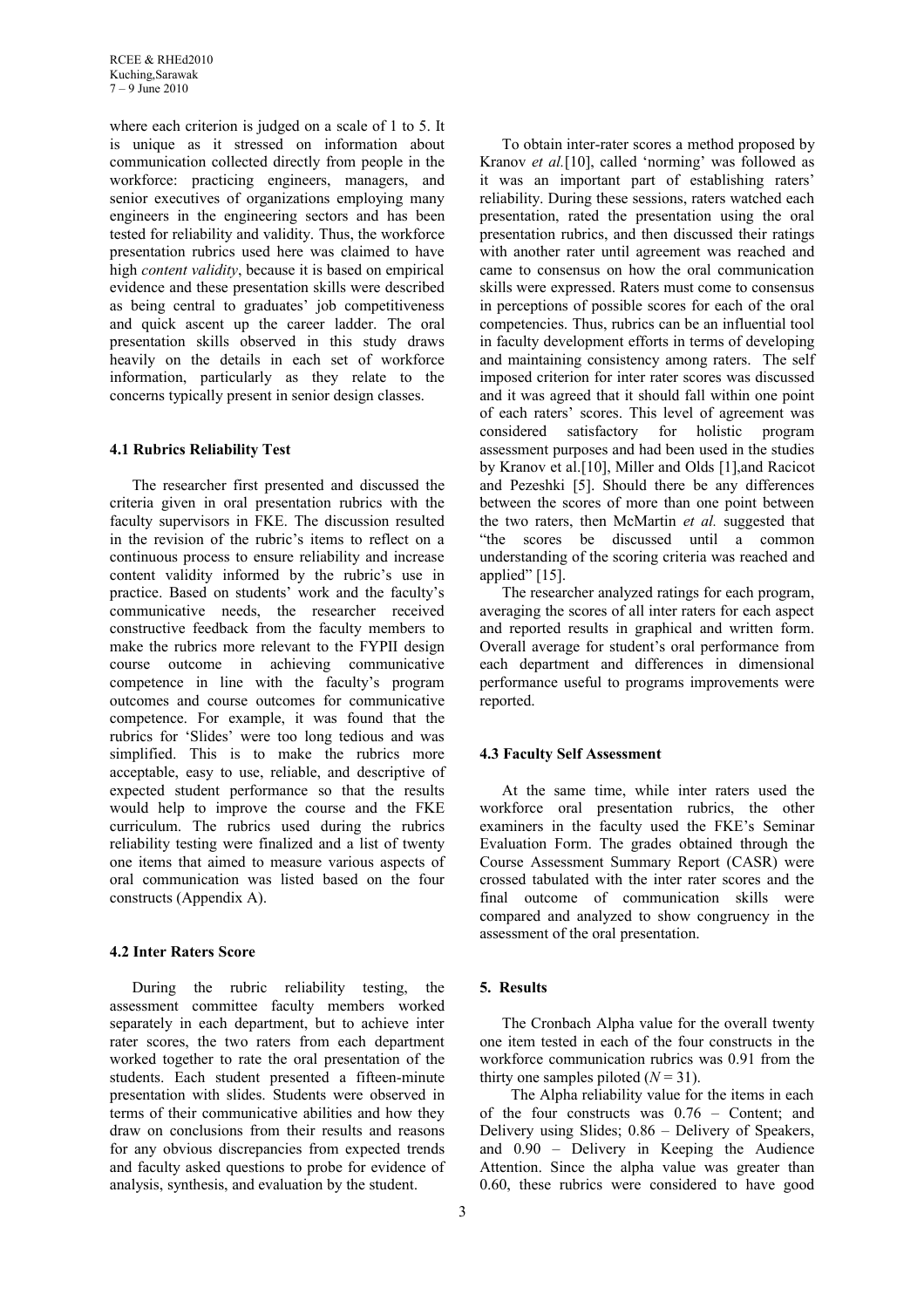reliability and it should make a good assessment tool for this study. Only if the reliability value is less than 0.60 will the instruments be considered as having low reliability. An alpha of 0.60 or above is considered satisfactory for psychological research.<sup>[16]</sup>.

#### **5.1 Rubrics reliability Test**

Table 2 shows a consolidated summary of observation during the rubrics reliability test. Most of the undergraduate engineering students had an average or moderate ability when making oral presentation of their project in all four constructs; content, delivery using slides, delivery style of the speaker, and delivery - keeping audience attention.

Rankings from the rubrics were entered as data into SPSS. The range to interpret the data for further analysis was obtained based on a manual scoring to obtain the division of scores:  $(5 - 1 = 4 / 3 = 1.33 + 1)$ 2.33). The range of criteria are Low  $/$ Developmental Area (1.00 to 2.33); Moderate/Adequately Effective (2.34 to 3.66); and High / Strength (3.67 to 5.00)

 Students from the departments of POWER, ENCON, CIED, MER, MICE and TOP got an overall moderate score in the presentation for Content, Slide use, Speakers ability and Keeping the Audience Attention, with mean scores between 3.02 and 3.50. Students in INSEED and RaCED were better with high mean scores of 3.89 and 3.86 respectively. The overall average mean score was moderate at 3.43, and this was considered encouraging as none of the students were found to have low competency in the oral presentation skill and none of the raters gave a despairingly inconsistent rating since all the raters agreed within one point difference. It was verified that the workforce oral communication rubrics was a reliable tool to measure student ability in the oral presentation and project demonstration of the FYPII project design course. The test had proven that the rubric is an authentic assessment tool that could be used to measure students' work. This ensured that communication skills ability in FYPII could be further examined and the language production and language learning behaviors could be assessed easily and reliably and descriptive of students' performance.

| Dept        |           | Content | Slide | <b>Speaker</b> | <b>Audience</b> | <b>Overall Oral</b><br>workforce<br>communication |
|-------------|-----------|---------|-------|----------------|-----------------|---------------------------------------------------|
| $1 = POWER$ | Mean      | 3.17    | 2.89  | 3.07           | 3.11            | 3.02                                              |
|             | SD.       | 1.23    | .89   | .95            | 1.02            | .95                                               |
| $2 = ENCON$ | Mean      | 3.44    | 3.42  | 3.10           | 2.83            | 3.26                                              |
|             | SD        | .38     | .26   | .58            | .88             | .42                                               |
| $3 = CIED$  | Mean      | 4.00    | 3.63  | 2.93           | 3.00            | 3.44                                              |
|             | <b>SD</b> | .87     | .28   | .12            | 1.20            | .17                                               |
| $4 = MER$   | Mean      | 3.40    | 3.13  | 3.28           | 3.40            | 3.26                                              |
|             | <b>SD</b> | .29     | .32   | .59            | .55             | .34                                               |
| 5=INSEED    | Mean      | 4.00    | 3.98  | 3.60           | 3.93            | 3.89                                              |
|             | <b>SD</b> | .40     | .40   | .51            | 1.04            | .48                                               |
| $6 =$ MICE  | Mean      | 3.71    | 3.46  | 3.40           | 3.50            | 3.50                                              |
|             | SD.       | .40     | .33   | .33            | .41             | .31                                               |
| $7 = TOP$   | Mean      | 3.33    | 3.19  | 3.00           | 3.33            | 3.19                                              |
|             | <b>SD</b> | .29     | .17   | .00.           | .33             | .08                                               |
| 8=RaCED     | Mean      | 3.75    | 3.78  | 4.00           | 4.00            | 3.86                                              |
|             | <b>SD</b> | .00     | .16   | .00.           | .00.            | .06                                               |
| All         | Mean      | 3.61    | 3.44  | 3.30           | 3.40            | 3.43                                              |
|             | <b>SD</b> | .56     | .48   | .53            | .78             | .47                                               |

**Table 2:** Reliability of the Workforce Oral Communication Rubrics

## **5.2 FKE Self Assessment of Communication Skill Course Outcome (CASR)**

Research Question 1(iii) asked if there is any relationship with the Inter Rater scores obtained from using the rubrics to the actual scores received by students from the faculty. To look into this relationship, the Key Performance Indicator (KPI) set by the faculty which was within the Engineering Accreditation Council of Malaysia (EAC) standards for each Program Outcome was analyzed from the Table 3.

A review of the breakdown of the Seminar Evaluation Form used by the FKE showed that only 8 percent was allocated for the assessment of oral communication. The rest of the marks allocated in the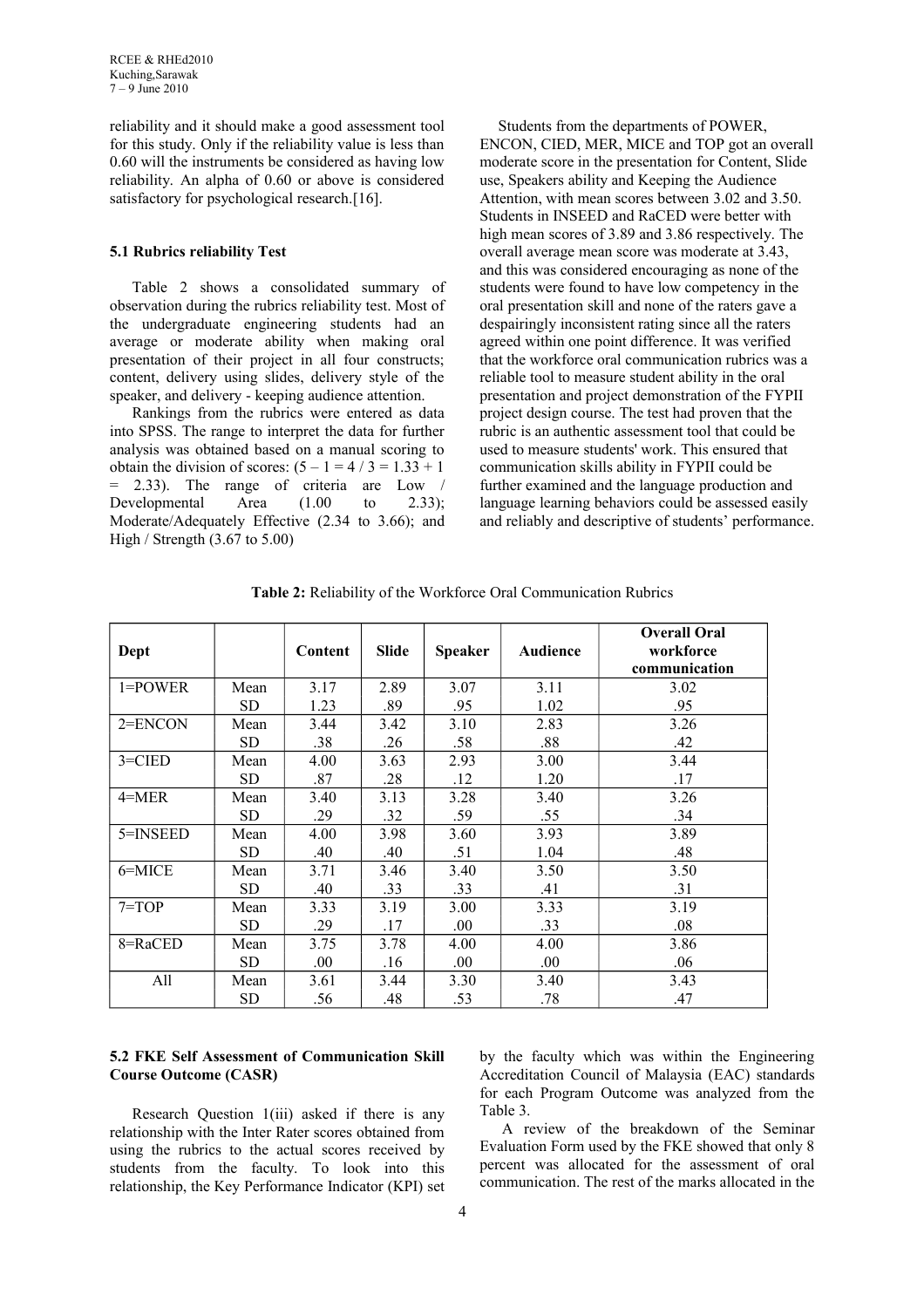FYPII assessment are for Progress Evaluation (40 percent); Thesis Writing (30 percent); Seminar and Project Demonstration (30 percent). The 30 percent from seminar and project demonstration was further broken down into assessment of PO4 – the ability to work with modern instrumentation, software and hardware (12percent), PO5 – the ability to design a system, component or process to fulfill certain specification (10 percent); and here only 8 percent was actually allocated for PO6 – effective oral communication. This distribution of marks was quite contradictory to the policy set by the faculty which stresses that it gives strong emphasis on the assessment of communication skills, but instead it could be seen here that the proportion for the assessment of oral presentation was considered inadequate.

Since the researcher was not able to obtain the breakdown of marks for the evaluation of communication skills through the Seminar Evaluation Form, the results of the Course Assessment Summary Report (CASR) for the assessment of the FYPII was sufficient to show the relationship of the inter rater scores to all the scores received by the students in the eight departments in FKE. The Key Performance Indicators (KPI) set by EAC and the faculty was at 0.65 or 65 percent for the assessment of PO6 – the Ability to communicate effectively. Since we need to see the relationship of the Inter Rater scores with the grades received from CASR, the KPI scores in CASR need to be converted into a 5 point Likert-type scale score. This makes 0.65 equivalent to a score of 3.25  $(5 \text{ X } 65/100 = 3.25)$ . The other KPI scores received by students according to their department as reported in CASR for the breakdown of PO6 – 'communicate effectively either orally or in written form' are shown in Table 3. The numbers in parenthesis are their equivalent to the 5 point Likert-type scale scores.

| $\bf No$       | <b>Bachelor of Electrical</b><br><b>Engineering</b> | <b>Department</b> | <b>KPI</b> for<br>PO <sub>6</sub> set<br>by EAC | <b>KPI</b><br>achieved<br>by<br><b>Students</b> | $\frac{6}{6}$<br>difference | Rank           |
|----------------|-----------------------------------------------------|-------------------|-------------------------------------------------|-------------------------------------------------|-----------------------------|----------------|
| $\mathbf{1}$ . | SEE - Electrical                                    | <b>POWER</b>      | 0.65                                            | 0.71                                            | $+06\%$                     | 6              |
|                |                                                     | <b>ENCON</b>      | (3.25)                                          | (3.55)                                          |                             | 6              |
| 2.             | SEI - Control and                                   | <b>CIED</b>       | 0.65                                            | 0.86                                            | $+21%$                      | 3              |
|                | Instrumentation                                     |                   | (3.25)                                          | (4.30)                                          |                             |                |
| 3.             | <b>SEM</b> - Mechatronics                           | <b>MER</b>        | 0.65                                            | 0.67                                            | $+02\%$                     | 8              |
|                |                                                     |                   | (3.25)                                          | (3.35)                                          |                             |                |
|                | SEP - Medical                                       | <b>INSEED</b>     |                                                 | 0.73                                            | $+08%$                      | 5              |
| 4.             | Electronics                                         |                   | 0.65                                            | (3.65)                                          |                             |                |
|                | SEL – Electronics                                   | <b>MICE</b>       | (3.25)                                          | 0.75                                            | $+10\%$                     | $\overline{4}$ |
|                |                                                     |                   |                                                 | (3.75)                                          |                             |                |
| 5.             | $SET -$                                             | <b>TOP</b>        | 0.65                                            | 0.94                                            | $+29%$                      |                |
|                | Telecommunication                                   | RaCED             | (3.25)                                          | (4.70)                                          |                             |                |
|                |                                                     | <b>AVERAGE</b>    |                                                 | 0.78                                            |                             |                |
|                |                                                     |                   |                                                 | (3.90)                                          |                             |                |

**Table 3**: Course Assessment Summary Report (CASR) PO6 – Communication Skills

 CASR showed the overall achievement of the students in the FYPII course inclusive of the assessment through Progress Evaluation (40percent), Thesis (30 percent) and Seminar and Project Demonstration – PO4, PO5 and PO6 – Communicate effectively either orally or in written form (30percent), therefore, it could be interpreted that if a department like TOP and RaCED were to have achieved the highest KPI of 0.94, it indicated that the

students had achieved an equivalence of a score of 4.70 in a 5 point Likert-type scale value and a score of 7.54 given by the assessment committee faculty members using the seminar evaluation form. This is almost a full score and it could be interpreted that students in TOP and RaCED were excellent students and have achieved a score which was 29 percent higher than the standard KPI set by EAC and the faculty.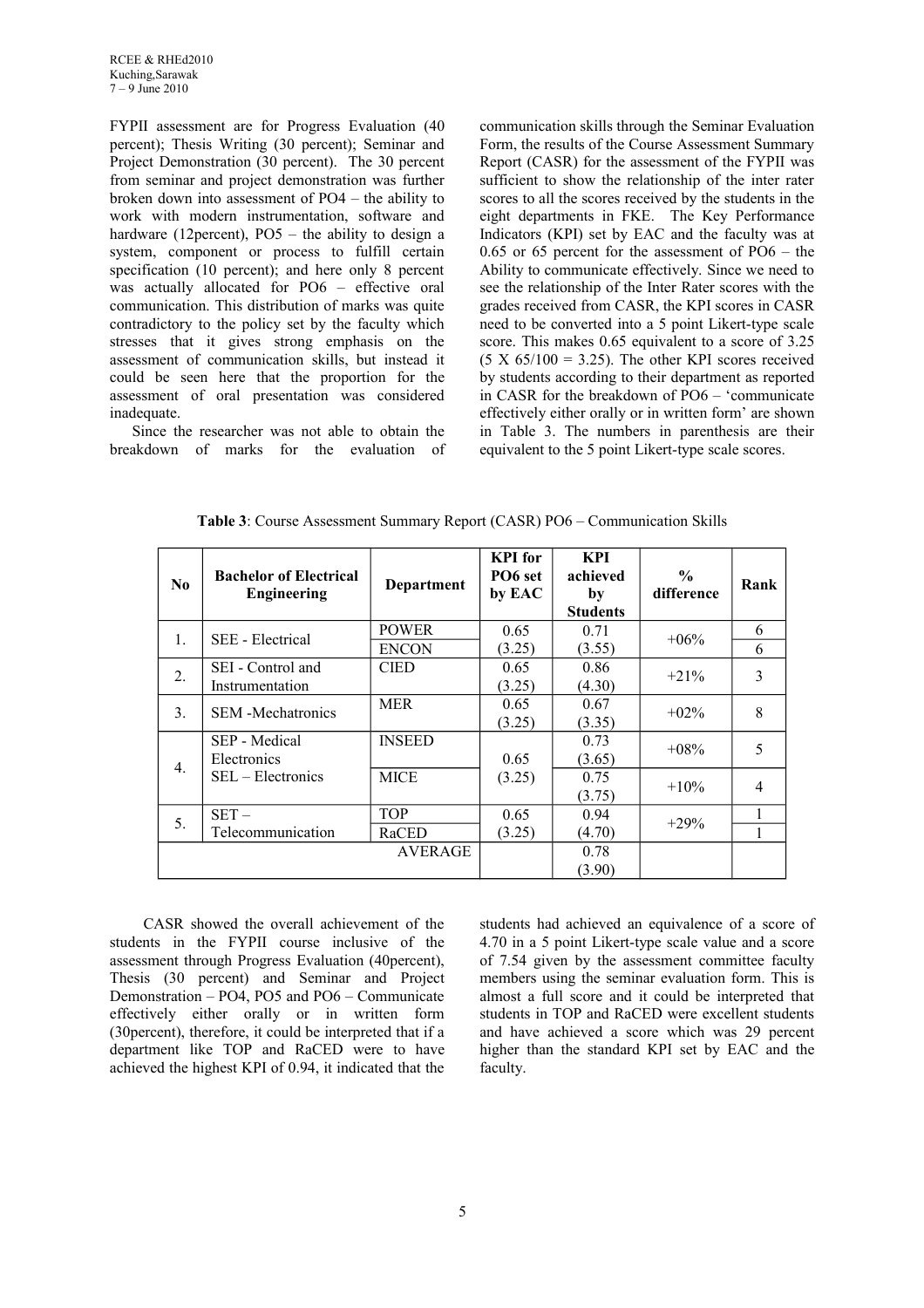# **5.3 Relationship of CASR Scores to Inter-Raters Scores**

Following the results of the Rubrics reliability test, no changes were made to the Workforce Communication Rubrics since it had met the reliability criteria for this study. The researcher continued the assessment process to answer the Research Question I (ii) and (iii) - How does the use of the oral communications assessment rubrics when

assessing the oral communication skills demonstrated by students in the FYP presentation reflect on;

- (ii) the assessment committee faculty members' inter rater scores, and
- (iii) the relationship of the inter rater scores with the actual grades received by students from the faculty (CASR).

Table 4 and Appendix B summarize the mean scores of the four categories from rater  $1(R1)$  and rater  $2(R2)$ .

| Department  | Student/<br><b>Inter Rater</b> | content | delivery<br>slides | delivery - keeps<br>delivery<br>the<br>audience's<br>speakers<br>attention |                   | Overall<br>Mean<br>Score - workforce<br>communication |
|-------------|--------------------------------|---------|--------------------|----------------------------------------------------------------------------|-------------------|-------------------------------------------------------|
| $1 = POWER$ | S1 R1                          | 2.00    | 2.00               | 2.00                                                                       | 2.00              | 2.00                                                  |
|             | S1 R2                          | 3.00    | 2.67               | 3.00                                                                       | 3.00              | 2.92                                                  |
|             | Means                          | 2.50    | 2.33               | 2.50                                                                       | 2.50              | 2.46                                                  |
| $2 = ENCON$ | S1 R1                          | 3.75    | 3.22               | 3.20                                                                       | $\overline{3.00}$ | 3.29                                                  |
|             | S1 R2                          | 3.25    | 3.44               | 3.00                                                                       | 2.33              | 3.01                                                  |
|             | Means                          | 3.50    | 3.33               | 3.10                                                                       | 2.67              | 3.15                                                  |
| $3 = CIED$  | S1 R1                          | 3.50    | 3.89               | 3.00                                                                       | 1.67              | $\overline{3.01}$                                     |
|             | $S2$ <sub>R2</sub>             | 3.50    | 3.78               | 3.00                                                                       | 3.33              | 3.40                                                  |
|             | Means                          | 3.50    | 3.83               | 3.00                                                                       | 2.50              | 3.21                                                  |
| $4 = MER$   | S1 R1                          | 3.25    | 2.89               | 3.80                                                                       | 3.67              | 3.40                                                  |
|             | S1 R2                          | 3.50    | 3.44               | 3.40                                                                       | 3.00              | 3.34                                                  |
|             | Means                          | 3.38    | 3.17               | 3.60                                                                       | 3.33              | 3.37                                                  |
|             | $S2-R1$                        | 3.00    | 2.78               | 2.40                                                                       | 2.67              | 2.71                                                  |
|             | S2 R2                          | 3.50    | 3.11               | 3.00                                                                       | 4.00              | 3.40                                                  |
|             | Means                          | 3.25    | 2.94               | 2.70                                                                       | 3.33              | 3.06                                                  |
| 5=INSEED    | S1 R1                          | 4.25    | 4.56               | 4.00                                                                       | 5.00              | 4.45                                                  |
|             | $S1$ $R2$                      | 4.00    | 4.22               | 4.20                                                                       | 4.67              | 4.27                                                  |
|             | Means                          | 4.13    | 4.39               | $4.\overline{10}$                                                          | 4.83              | 4.36                                                  |
|             | S2 R1                          | 3.75    | 3.56               | 3.20                                                                       | $\overline{3.00}$ | 3.38                                                  |
|             | $S2-R2$                        | 4.50    | 4.44               | 3.40                                                                       | 4.33              | 4.17                                                  |
|             | Means                          | 4.13    | 4.00               | 3.30                                                                       | 3.67              | 3.77                                                  |
| 6=MICE      | S1 R1                          | 3.75    | 3.33               | $\overline{3.00}$                                                          | 3.33              | 3.35                                                  |
|             | $S1$ <sub>R2</sub>             | 3.00    | 2.89               | 3.00                                                                       | 3.00              | 2.97                                                  |
|             | Means                          | 3.38    | 3.11               | 3.00                                                                       | 3.17              | 3.16                                                  |
|             | $S2$ $R1$                      | 3.75    | 3.44               | 3.80                                                                       | 3.33              | 3.58                                                  |
|             | S2 R2                          | 3.75    | 3.56               | 3.60                                                                       | 4.00              | 3.73                                                  |
|             | Means                          | 3.75    | 3.50               | 3.70                                                                       | 3.67              | 3.65                                                  |
| $7=TOP$     | S1 R1                          | 3.50    | 3.33               | 3.00                                                                       | 3.33              | 3.29                                                  |
|             | $S1$ <sub>R2</sub>             | 3.50    | 3.33               | 3.00                                                                       | 3.00              | 3.21                                                  |
|             | Means                          | 3.50    | 3.33               | $\overline{3.00}$                                                          | 3.17              | 3.25                                                  |
| 8=RaCED     | S1 R1                          | 4.25    | 3.89               | 3.40                                                                       | 3.33              | 3.72                                                  |
|             | S1 R2                          | 3.75    | 3.89               | 4.00                                                                       | 4.00              | 3.91                                                  |
|             | Means                          | 4.00    | 3.89               | 3.70                                                                       | 3.67              | 3.81                                                  |
| All         | Means                          | 3.55    | 3.44               | 3.25                                                                       | 3.32              | 3.39                                                  |

**Table 4:** Inter Rater Scores of Workforce Oral Communication

In the department of POWER, rater 1 (R1) gave an overall low mean scores in all the four areas assessed during the seminar oral presentation content, delivery-slides, delivery-speaker and delivery-keeps the audience's attention where the overall mean score was 2.00. However, R2, gave mean scores in all the four areas assessed within the average range of 2.67 to 3.00, and the overall moderate mean score was 2.92 for student 1. The

student faired much lower than the department's achievement score at 3.55 and the KPI standard level of 3.25 when they were assessed by the inter raters directly using the workforce communications rubrics.

R1 and R2 in ENCON were both consistent in rating the students, even though there was a high score given by R1 in the area of Content. Other than this, the student scored lower than the department's achievement level of 3.55, but slightly higher than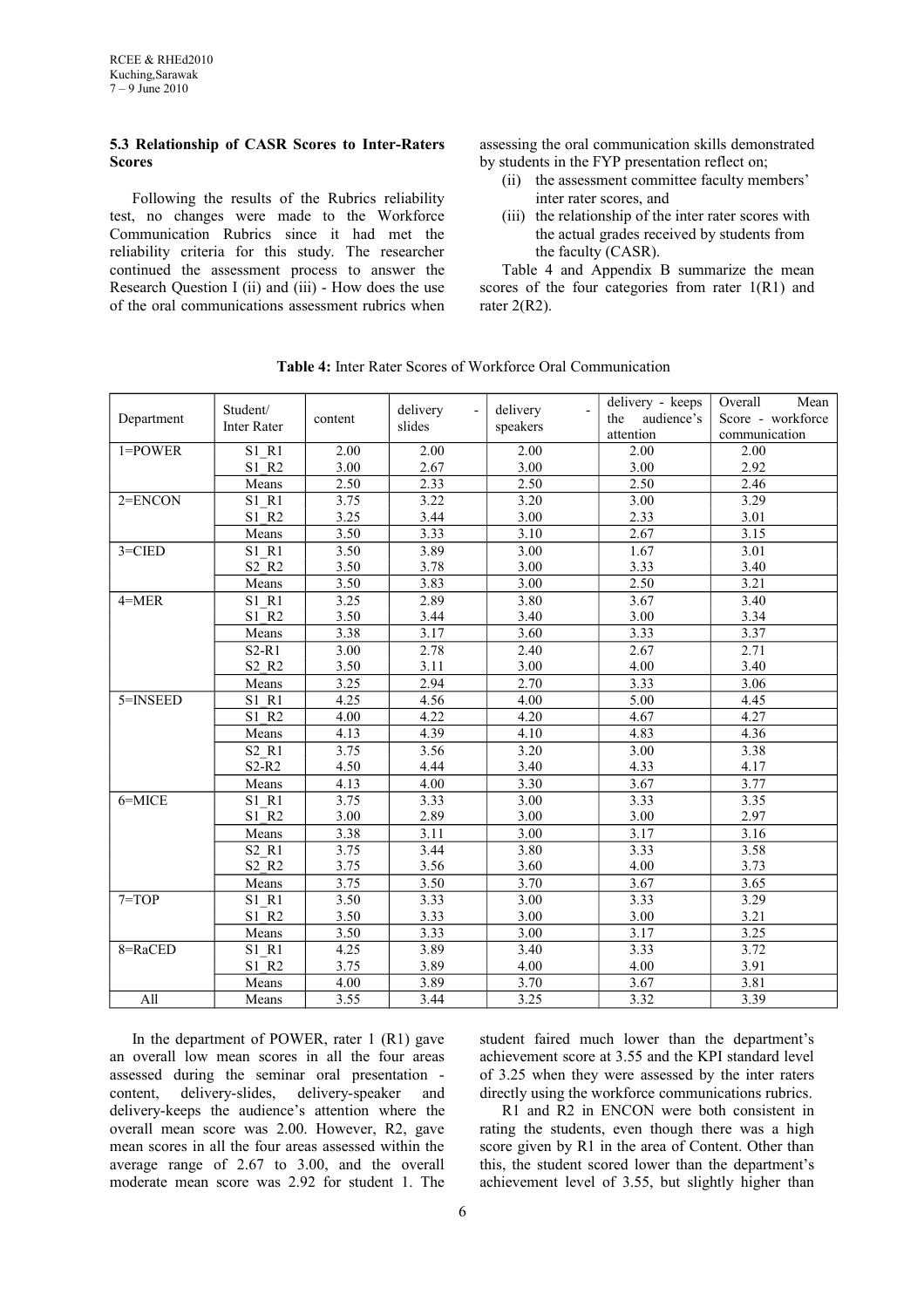the KPI standard level of 3.25 since the average scores were 3.29 and 3.01 respectively.

The department's achievement level in CIED was 4.30 but overall, the mean score here was much lower than the department's achieved score. R1 overall rating was moderate at 3.01, while R2 was at 3.40, and these scores were higher than the KPI standard level of 3.25 from R2, even though the score given by R1was lower than the KPI level.

There was not much difference in the department achieved scores to the KPI standards in rating the students in MER. S1 obtained and overall moderate rating from R1 at 3.40, and similarly from R2 at 3.34. These two scores were almost at the same level as the department achieved KPI level of 3.35. S2 also obtained and overall moderate rating from R1 at 2.71, and 3.40 from R2. This showed that the raters in MER were consistent at giving students a moderate score when using the rubrics.

Both the inter raters in the department INSEED were consistent as the scores given by R1 and R2 for SI showed high scores which have exceeded the department's achievement level of 3.65 and the KPI level of 3.2. The only inconsistency was in the assessment of S2 for delivery-slides. R1 gave an average score of 3.56, while R2 gave a high score of 4.44. Similarly, in delivery-keeps the audience's attention, R1 also gave an average score of 3.00, while R2 gave a high score of 4.33. As a result, the overall mean score for S2 given by R1 and R2 range from moderate at 3.38 to a high score of 4.17.

In the assessment of S1 in the department of MICE, the student got an average score of 3.35 which was higher than the KPI level of 3.25 but lower than the department average score of 3.75. R2 also gave a moderate score of 2.97 which was lower than the KPI level. On the other hand, for S2, R1 gave an overall moderate mean score of 3.58 while R2 gave a higher mean score of 3.73. However, both students were rated lower than the department achieved score which was 3.75.

The inter raters in the department of TOP and RaCED were both consistent in their ratings. The department achieved score in both TOP and RaCED was very high at 4.70. This indeed proved very challenging for the students who must have scored 90 percent in the FYPII design course. However, results from inter raters observation showed that the student in TOP only managed to achieve an overall moderate inter rater score of 3.29 and 3.21. On the other hand, the overall inter rater score for the student in RaCED was highly effective at 3.72 and 3.91, but it was still a challenge for the student to achieve the RaCED department score of 4.70. Appendix B summarizes all the findings of the inter raters scores to the FKE achieved scores from CASR and the KPI level.

Finally, the overall mean score could be used to show the relationship of the inter rater scores to that achieved scores in each department KPI as shown in Table 5 below.

| No.              | Bachelor of Electrical<br>Engineering | Department     | KPI<br>for<br>PO <sub>6</sub><br>set by<br>EAC | <b>KPI</b><br>achieved<br>by<br><b>Students</b> | Ranking<br>based on<br><b>KPI</b> | Inter<br>Rater<br>Scores | Ranking<br>based on<br>Inter<br>Rater<br>Score |
|------------------|---------------------------------------|----------------|------------------------------------------------|-------------------------------------------------|-----------------------------------|--------------------------|------------------------------------------------|
| $\mathbf{1}$ .   | <b>SEE</b> - Electrical               | <b>POWER</b>   | 0.65                                           | 0.71                                            | 6                                 | 2.46                     | 8                                              |
|                  |                                       | <b>ENCON</b>   | 3.25                                           | 3.55                                            | 6                                 | 3.15                     | 7                                              |
| 2.               | SEI - Control and<br>Instrumentation  | <b>CIED</b>    | 0.65<br>3.25                                   | 0.86<br>4.3                                     | 3                                 | 3.21                     | 6                                              |
| 3 <sub>1</sub>   | <b>SEM</b> - Mechatronics             | <b>MER</b>     | 0.65<br>3.25                                   | 0.67<br>3.35                                    | 8                                 | 3.22                     | 5                                              |
| $\overline{4}$ . | SEP - Medical<br>Electronics          | <b>INSEED</b>  | 0.65                                           | 0.73<br>3.65                                    | 5                                 | 4.07                     | 1                                              |
|                  | SEL – Electronics                     | <b>MICE</b>    | 3.25                                           | 0.75<br>3.75                                    | 4                                 | 3.41                     | 3                                              |
| 5.               | $SET -$                               | <b>TOP</b>     | 0.65                                           | 0.94                                            | 1                                 | 3.25                     | $\overline{4}$                                 |
|                  | Telecommunication                     | RaCED          | 3.25                                           | 4.70                                            |                                   | 3.91                     | $\mathfrak{D}$                                 |
|                  |                                       | <b>AVERAGE</b> | 3.25                                           | 0.78<br>3.90                                    |                                   | 2.93                     |                                                |

**Table 5**: Comparison of Departments KPI to Inter Rater Scores

The inter rater score were much lower than the achieved KPI of each department except for INSEED which was at a moderate score according to the department's achieved score to a high score from the inter rater score. The average inter raters score were also lower (2.93) than the departments' KPI achieved by students (3.90) and the KPI standards (3.25). This suggest that from the use of explicit direct assessment instrument like the Workforce Communications Rubrics to measure students' oral communication skills, it help the student to reach the outcome, and assess the extent to which the student meets these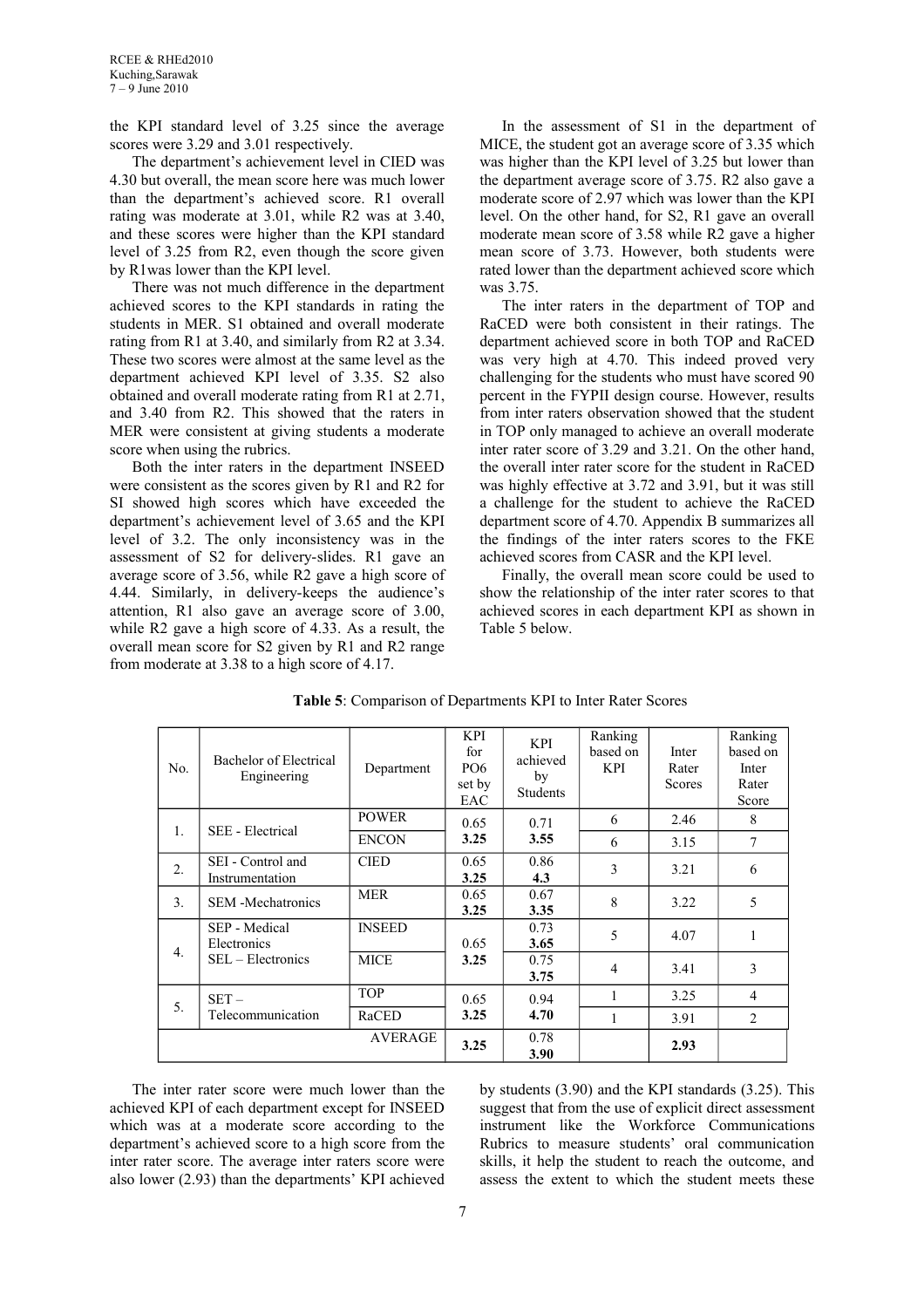outcomes. It also suggested that a faculty can learn a great deal from the assessment of student performance in oral communication skills that acts as a feedback tool to facilitate student learning.

## **6. Discussion**

The assessment of oral presentation skills in the FYPII Design course started by recognizing there was a need for improvement in the use of oral presentation skills rubrics. It is necessary to incorporate direct assessment of the professional skills especially communication skills into core courses like the FYPII senior year design course to maximize student learning of the skills and at the same time make the curriculum more precise and to have wider and deeper impact. Reliable and valid data requires a multi-step process to create and test scoring rubrics which clearly articulate the objectives being assessed and describe in detail each level of observed student performance.

The practical applications of using the Workforce Communications rubric or any kind of assessment rubric can be seen here. First, evaluating student skills or knowledge using a rubric such as this can be useful in training new teachers or for comparing perceptions of seasoned teachers. That is, in this research, the training process itself proved to be a useful exercise in determining standards for the evaluation of oral speeches. The raters used in this study are experienced instructors and have evaluated oral presentation numerous times but rarely get the chance to compare their evaluations to those of another. In the desire for high inter rater reliability, much discussion was necessary to bring the raters to similar standards and to keep their evaluations in-line with the training manual descriptions. Most disciplines have their own standards, perhaps as articulated by their national organization, which are widely acknowledged and could be used for creating a rubric and training activity similar to those utilized in this study. Second, students can benefit from the use of a standardized rubric based on disciplinespecific criteria because it clearly identifies the competencies expected and allows them to see which areas are in the greatest need of improvement once they have been assessed [8].

When comparing the Inter Rater scores to the achieved KPI in each department, it is of particular interest to learn that observation of communication effectiveness were lower than the expected KPI achieved in each department and the KPI standards of EAC. It is difficult to ascertain the reason why Communication Skills were assessed highly by the assessment committee faculty members when using the Seminar Evaluation Form prepared by FKE, although one possible reason could be that the faculty members assessed students mainly on PO4 and PO5

while the assessment of PO6 only covered 8 percent, and thus more emphasis were placed on the assessment of the technical components rather than that of the communication skills. The results also bear out the assumption that technical programs may not be providing students with the essential nontechnical skills, specifically the communication skills needed to prepare students for the workforce. In this case it might be most effective to involve a trained communication expert who will be better equipped to evaluate the specific oral communication skill sets to enhance engineering students' oral communication skills in future FYPII seminar and demonstration presentation.

Even though the results shown in this study uses random sampling of the eight departments in the Faculty of Electrical Engineering and the results interpreted based on each departments scores, however, the scores could be generalized to represent student population who have different levels of ability in communicative competency. Therefore, different levels of achievements need to be identified and assessed using differently methods of assessment tool so as not to create biasness identifying the actual communication outcomes of the students.

Following that, the inter rater's data showed similar pattern and correspondence in their evaluation of students oral communication skills in almost all items. This indicated how well the inter raters were able to assess students' oral communication abilities, and how to enhance these skills for future improvements. The individual items comprising the instrument can also be used to identify areas that need improvement. One suggestion by Schuurman *et al.*, [7], "to interpret the data is to examine the distribution for each item to determine which ones elicit relatively low average scores". The data showed that both inter raters rated 'delivery – slide 9 - prepares handouts that are easy to understand' (2.41) and 'content3 - includes overviews, introduction, main content, summary / conclusions, and next steps slides' (2.86) as the lowest scores This could lead to the development of programs or activities aimed to improve these items. Although the students excelled at some competencies, such as presenting message clearly and in a logical, organized, easy-to-follow sequence in the Content area, Delivery of Slides, Delivery of Speakers and Keeping the Audience Attention, however, some of these fundamental skills have not yet been achieved by a number of students. That is, a variety of competencies relative to students' delivery, one of the most fundamental in communication skills, has not been achieved to a satisfactory degree by the time they graduate. More attention must be paid to teaching students the importance of the language they use and the verbal and nonverbal methods of delivery. Overall, the fact that there are still students who were rated "low" in almost all competency areas outlined in the rubric is another cause for alarm and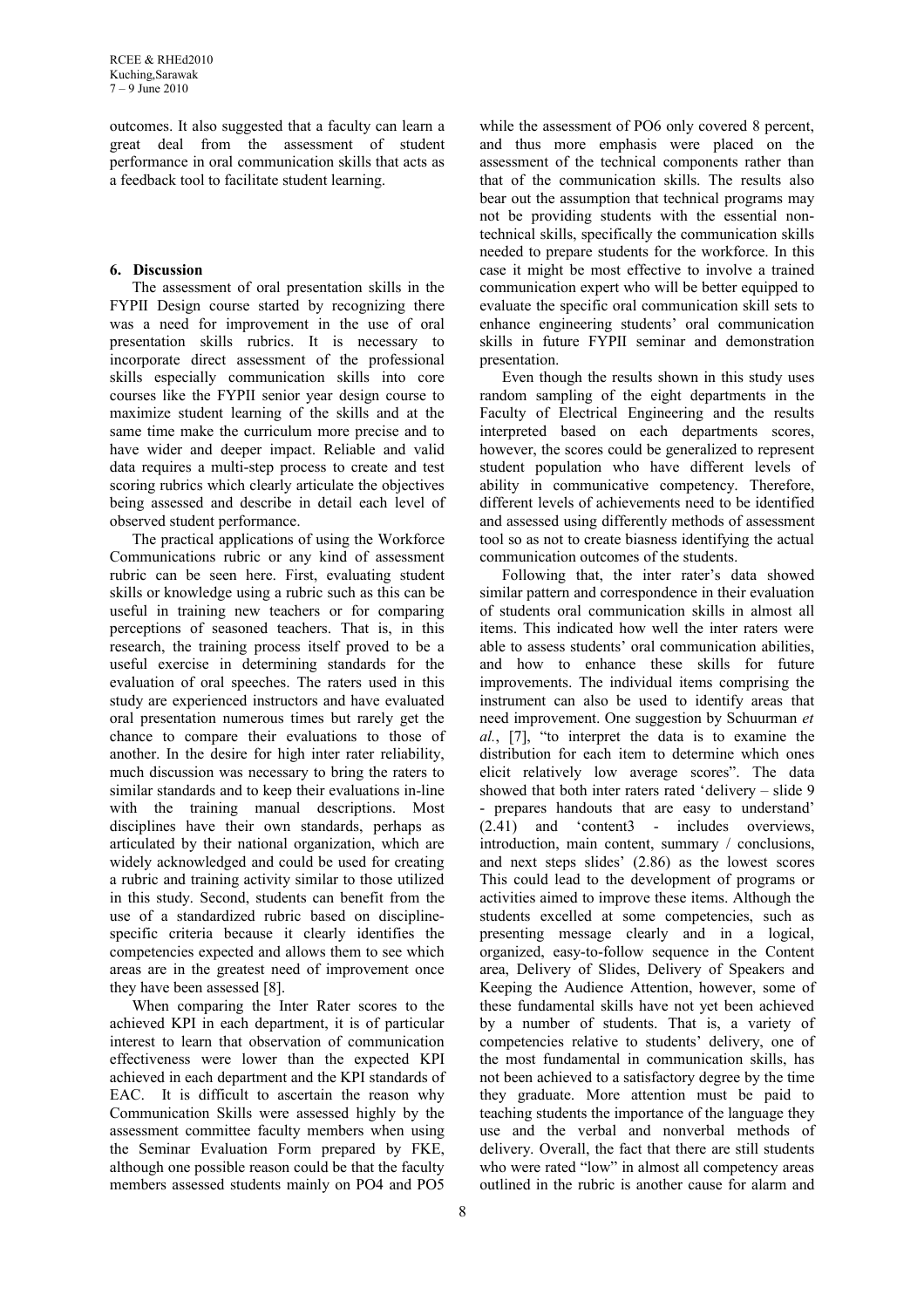must result in changes in the way the faculty teaches its basic speaking course by re-examining both the content of the course and the way in which it is delivered. It is possible that the lack of student skills could be a product of poor course design, not inadequate instructional delivery. The specific causes of the lack of student competencies needs to be explored further in this particular case.

One of the most important aspects of course assessment system should be "closing the loop" by providing feedback to the instructional agency or department so that improvements can be made where warranted and strengths and weaknesses can be identified. Clearly, the development of the communicative skills learning outcome in an engineering program still has work to do in their basic general education course such as the English language communication course offered in the university. Although it is disappointing for faculty members to face the fact on the weaknesses identified, this result highlights the importance of conducting program wide assessments. Without large-scale assessments at the programmatic level, deficiencies will not be recognized or addressed; and academic departments may continue with the status quo which may or may not be instructionally effective[5]

Even though UTM recognizes the importance of communication skills and effective communication skills are seen as a key attribute of its graduates for success in employment, however, UTM and its engineering departments have no specific policy on it. Efforts have been made to encourage communication skills in the engineering curriculum, and efforts must be made to place a higher priority on its usage alongside the technical skills. This is another issue that has to be considered in order to upgrade the ranking of UTM to be equivalent to the standards of top international universities that have received international accreditation standards.

Finally, the instrument developed to measure students' oral communication skills in this study proved to result in a high degree of internal consistency and high degree of inter-rater reliability. It is recommended to extend this method of assessment to other courses in the curriculum to evaluate communication skills of different groups of students involved in project and laboratory work. Therefore, this study would provide a model of performance-based assessment using a standardized rubric for practitioners and scholars in a variety of disciplines and may be used by any institution wishing to undertake a large-scale assessment of general education competencies [8]

#### **References**

1. Miller, R.L. and B.M. Olds. *Performance Assessment of EC-2000 Student Outcomes in the Unit Operations* 

*Laboratory* in *ASEE Annual Conference & Exposition*. 1999. Charlotte, North Carolina: ASEE.

- 2. Shuman, L.J., M. Besterfield-Sacre, and J. McGourty, *The ABET "Professional Skills" - Can They Be Taught? Can They Be Assessed?* Journal of Engineering Education, 2005b. **94**(1): p. 41.
- 3. ABET, *ABET Engineering Criteria*. 2000, Accreditation Board for Engineering and Technology, Inc.
- 4. Pickett, N. and B. Dodge (2009) *Rubrics for Web Lessons*. **Volume**,
- 5. Racicot, K. and C. Pezeshki. *Active Assessment in Engineering Design Using a Systems Approach*. in *ASEE Annual Conference and Exposition 2007*. 2007. Honolulu, Hawaii: ASEE.
- 6. Adams, R.S., et al., *Assessment of an International Freshmen Research and Design Experience: A Triangulation Study.* International Journal of Engineering Education, 2002. **18**(2): p. 180-192.
- Schuurman, M., D. Gouran, and L.L. Pauley. *Assessing Students' Oral Communication Skills*. in *ASEE Annual Conferences & Exposition 2007*. 2007. Honolulu, Hawaii: ASEE.
- 8. Dunbar, N.E., C.F. Brooks, and T. Kubicka-Miller, *Oral Communication Skills in Higher Education: Using a Performance-Based Evaluation Rubric to Assess Communication Skills.* Innovative Higher Education, 2006. **31**(2): p. 115-128.
- 9. Fitterling, J., *Enhancing Work Readiness among Graduates through University-Industry Collaboration: Industry's Perspectives*, in *Second University-Industry Dialogue (2ndUID): Working Towards Solutions*. 2005, The Malaysian International Chamber of Commerce (MICCI) & Industry and Universiti Malaya.: PJ Hilton, Petaling Jaya, Malaysia.
- 10. Kranov, A.A., et al. *A Direct Method for Teaching and Assessing Professional Skills in Engineering Education*. in *ASEE Annual Conference & Exposition*. 2008. Pittsburgh, PA: ASEE.
- 11. Riemer, M.J., *Communication Skills for the 21st Century Engineer.* Global Journal of Engineering Education, 2007. **11**(1): p. 1 - 12.
- 12. Norback, J.S., et al. *Teaching Workplace Communication in Industrial and Electrical Engineering*. in *2004 ASEE Annual Conference and Exposition*. 2004.
- 13. Norback, J.S. and J.R. Hardin, *Integrating Workforce Communication Into Senior Design Tutorial.* IEEE Transactions on Professional Communication, 2005. **48**(4): p. 413-426.
- 14. Norback, J.S., P. Griffin, and G. Forehand, *An Evaluation of Workforce Presentation Instruction in Industrial Engineering Capstone Design*, in *ASEE Annual Conference and Exposition*. 2008, ASEE.
- 15. McMartin, F., A. McKenna, and K. Youssefi. *Establishing the Trustworthiness of Scenario Assignments as Assessment Tools for Undergraduate Engineering Education*. in *29th ASEE/IEEE Frontiers in Education Conference*. 1999. San Juan, Puerto Rico.
- 16. Howitt, D. and D. Cramer, *Introduction to Statistics in Psyshology*. Third ed. 2005, England: Pearson, Prentice Hall.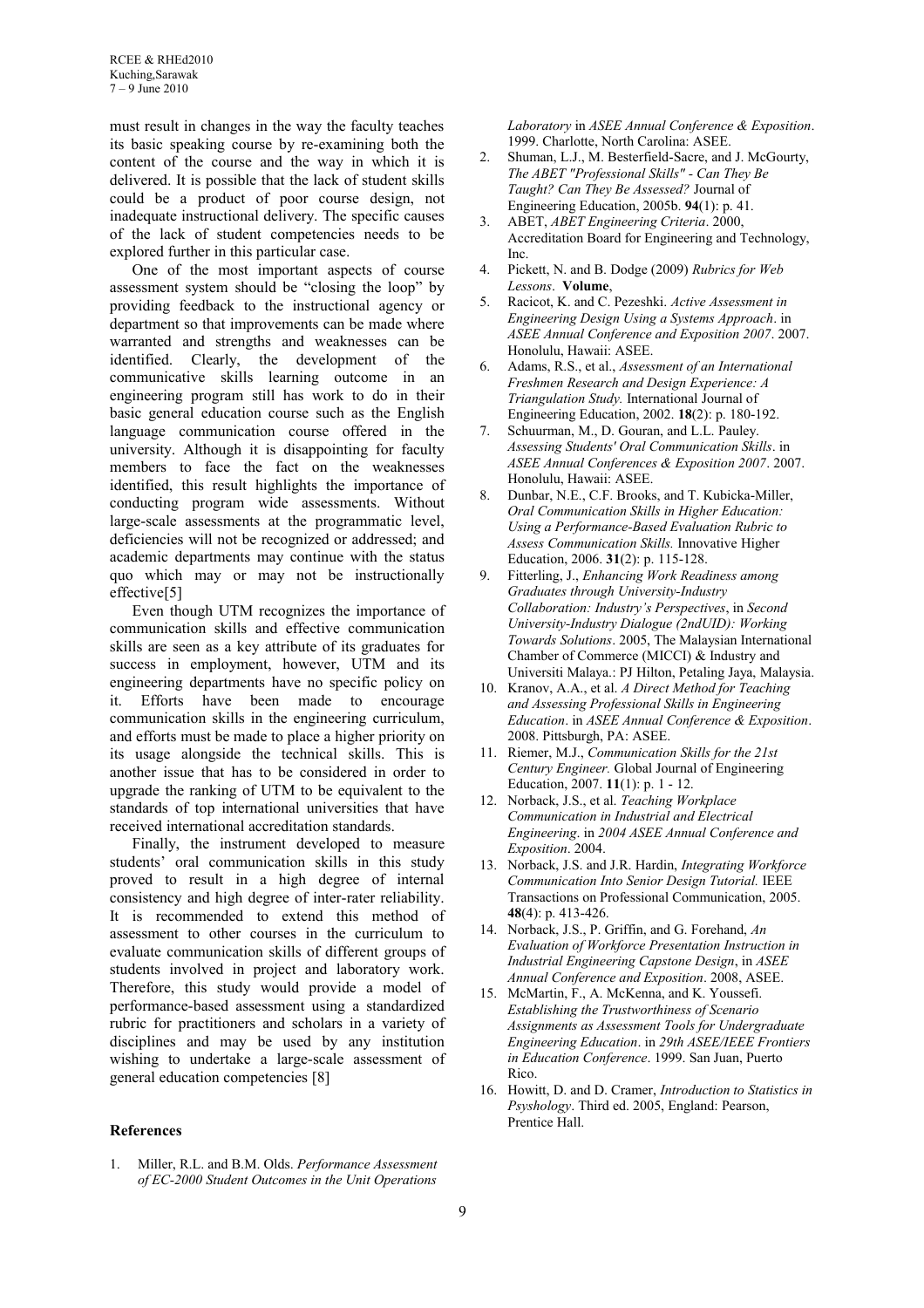# APPENDIX A

# Workforce Oral Communications Rubrics

| I. Content                 | Message presented clearly and in a logical, organized, easy-to-<br>1.    |
|----------------------------|--------------------------------------------------------------------------|
|                            | follow sequence.                                                         |
|                            | Technical terms used properly.<br>2.                                     |
|                            | Includes overview, introduction, main content,<br>3 <sub>1</sub>         |
|                            | summary/conclusions, and next steps slides.                              |
|                            | Charts and graphs, if used, are relevant, clear and understandable<br>4. |
| II. Delivery - Slides      | Slides and speech free of spelling and grammatical<br>1.                 |
|                            | Errors                                                                   |
|                            | Slides free of distractions<br>2.                                        |
|                            | Transitions smoothly between topics<br>3.                                |
|                            | Important information is emphasized in slides (for<br>4.                 |
|                            | example, through the use of color or font)                               |
|                            | 5. Identifies the purpose of each slide and handout                      |
|                            | 6. Prepares slides that are clear and easy to understand                 |
|                            | 7. Prepares slides that are concise                                      |
|                            | 8. Prepares charts and graphs so they are effective and easy             |
|                            | to understand                                                            |
|                            | 9. Prepares handouts that are easy to understand                         |
| III. Delivery - Speaker    | 1.<br>Has good posture                                                   |
|                            | 2. Avoids distracting distractions                                       |
|                            | 3. Uses effective speaking style by using proper inflection              |
|                            | and avoiding "ums"                                                       |
|                            | 4. Uses effective speaking style by using good volume and                |
|                            | Pace                                                                     |
|                            | 5. Speaks fluently in the English Language                               |
| IV. Delivery $-$ Keeps the | Maintains good eye contact<br>1.                                         |
| Audience's Attention       |                                                                          |
|                            | Conveys material with confidence and enthusiasm<br>2.                    |
|                            | Response appropriately to audience questions<br>3 <sub>1</sub>           |